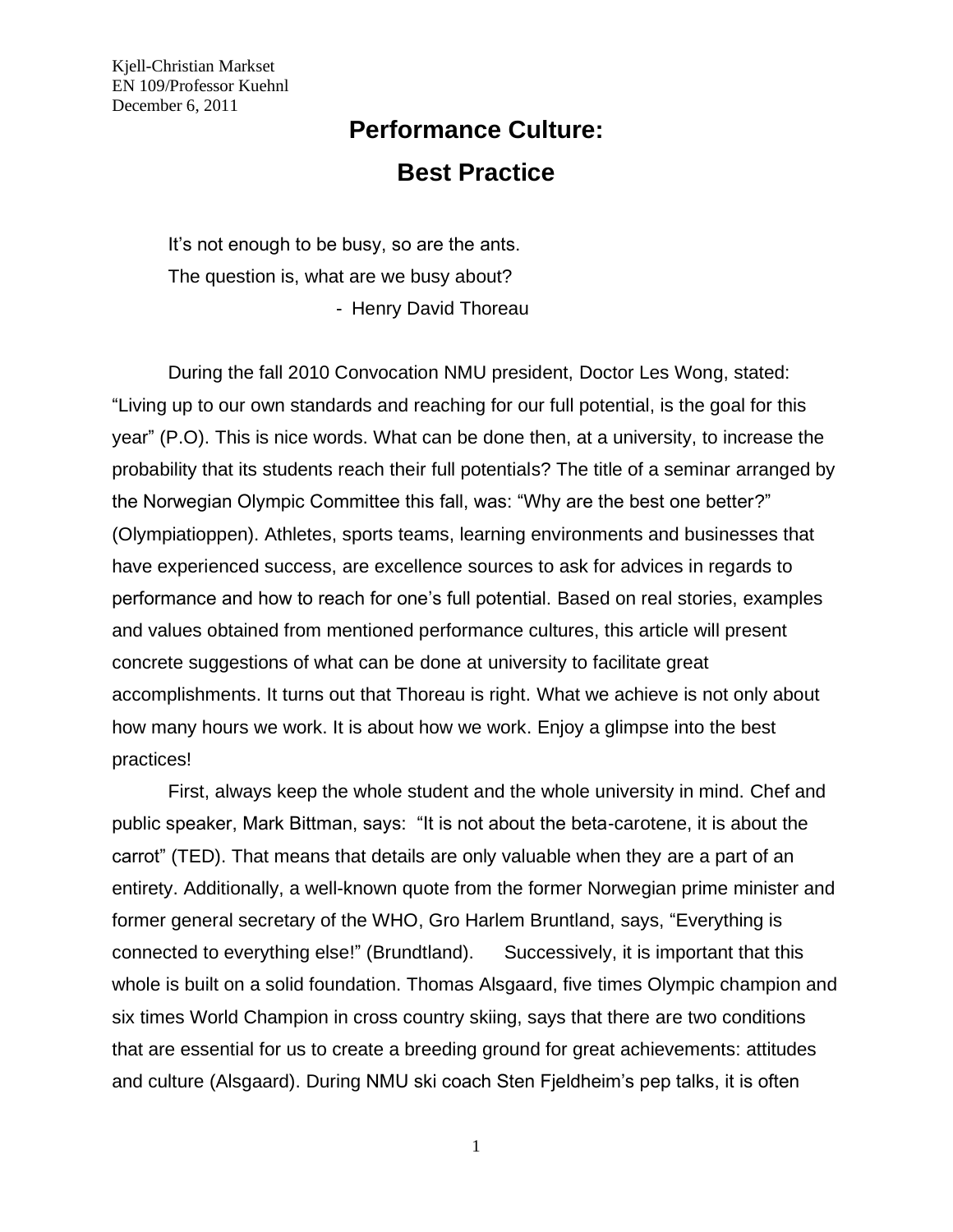repeated: "First you form an attitude, then it forms you" (Fjeldheim). Therefore, we need to carry the right attitudes. Four key criteria in Alsgaard's development as a skier were: honesty, patience, evaluation and well-being (Alsgaard). The two latter cornerstones are maybe not precisely attitudes, but it might be allowed to say that they are consequences of certain attitudes and principles. Moreover, an attitude doesn't only form individuals, because "Attitudes Are Contagious," as is the title of a book of Dennis E. Mannering. Consequently, the attitudes that students, professors and staff carry around on campus should be "worth catching" (Mannering). The attitudes found on campus form the university's culture and make a vast impact on its learning environment.

A university campus hallmarked of enthused students creates a good atmosphere for learning. Therefore, measures that can help student motivation should be taken seriously. When used well, student counseling can be vital. From 2003 until 2006, Odd Snerthammer was an influential physiotherapist for the Norwegian male national biathlon team. The team's members brought home more than 20 medals in the Olympics and World Championships during those years. Snerthammer didn't only have a role as a health professional and masseur; he also was an important sparring partner for the athletes, both physically and mentally. Being on a high athletic level himself, he was able to shadow the athletes on certain high intensity workouts. From this he gained respect, and also got as close to the athletes as a person from the support crew possible could get. One mantra Snerthammer often repeats is, "You have to know what you are doing!" (Snerthammer). This call can be used as a starting point for many awareness-raising conversations.

Any action that is more than just a necessity for survival needs some kind of motivation. To study isn't a basic need for a human to stay physically alive. That means that a student needs some kind of real incentive to continue being an active "syllabusreading" student. To have apparent and true answers to the questions: "Why am I a student? What and why do I want to learn?" is an important step to develop and keep motivation. Students should be faced with such challenging questions early in their university career, in a setting where it is not possible to get away with shallow and obvious answers. Odd Snerthammer's expert eye was, and still is (for us who like to spend time with him), painfully difficult to escape. Even though not every person radiate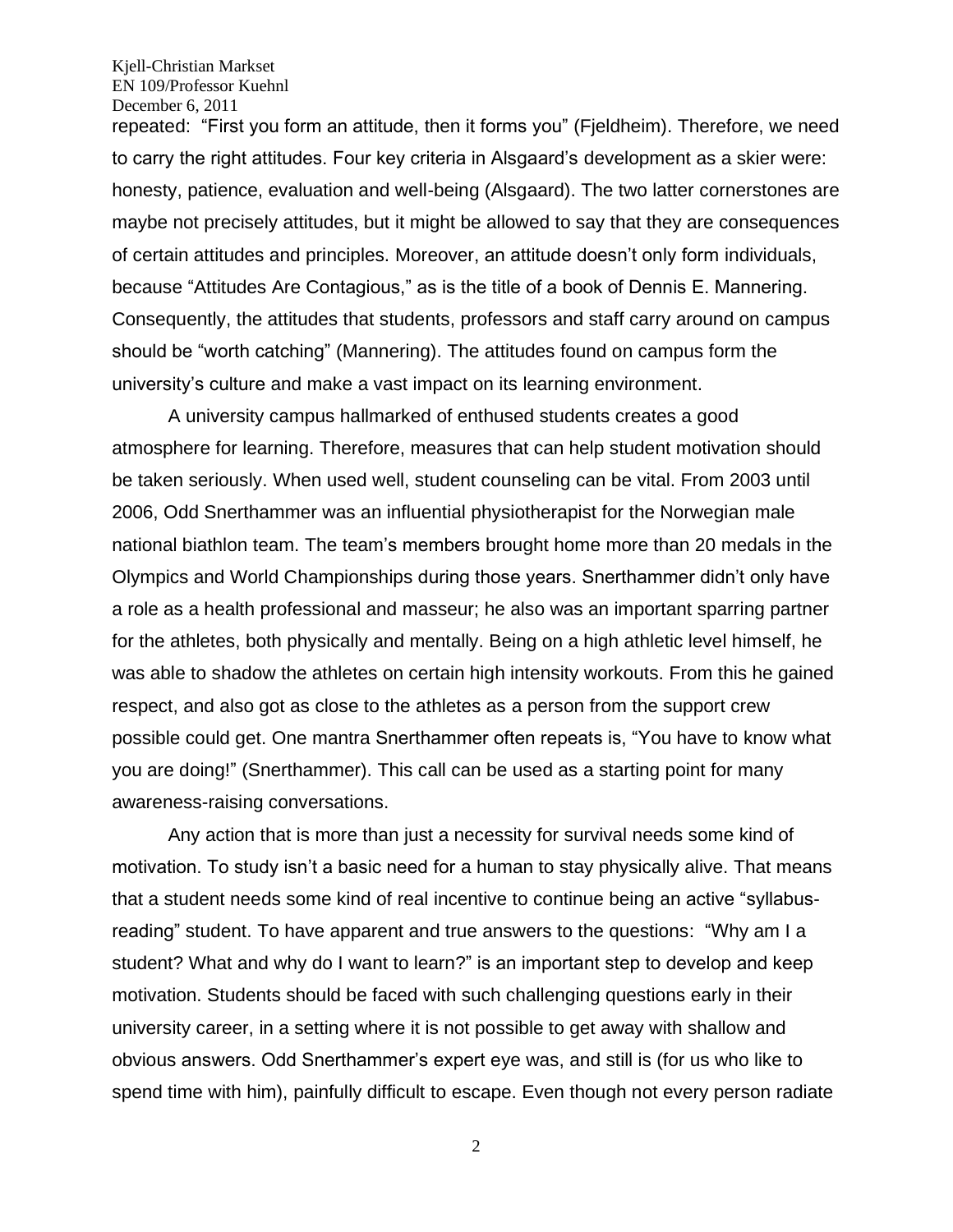such an authority as Snerthammer, commitment and honesty are more likely to occur when people talk face to face, compared with answering questions on a piece of paper. It may not be implemental, to arrange a meaningful talk between every new student entering campus with a person from the student counseling center. However, the power of real human interaction is something that should be taken advantage of. A suggestion could be to arrange talks between freshmen and upper classmen that have shown to be successful and reflected students. To get these conversations to start taking place, the university could develop a worksheet with certain quality-assured questions. At least two welcomed windfalls from such a drafted discussion are likely to occur.

First, it is more probable that the new students will be directed, or better, direct themselves, to a more optimal initial placement into courses. To know the mindset of students who experience that they consistently are staying on a track they find interesting, meaningful and enjoyable, can be an invaluable good reference to have for freshmen when choosing classes, majors and minors. Sir Ken Robinson debates a lot about education. In his TED-speech, "Do schools kill creativity?" (K.R.), he shares a beautiful story. The setting is a mother who, upon the request from her daughter's school teacher, has taken her beloved, but also restless and unconcentrated daughter to the doctor. The doctor's mission is to suggest what can be done to make the young, energetic girl more suitable for school. This was in the 1930s, so ADHD etc. was not invented yet. No solutions is suggested, until the mother and the daughter is about to leave the doctor's office. Accidently, the doctor turns on the radio. Immediately the little girl starts to move to the music that sounds from the radio. For several minutes the doctor is just gazing at the dancing girl. Then he turns to the mother and says, "Woman, your daughter is not sick. She is a dancer". Consequently, the girl was taken to a dance school, where she met other children who had to move to think. As time went by, she grew up to be a successful dancer and later, among others, came to choreograph the musical "Cats". The girl's name was Gillian Lynn (K.R.). Many talents are explored incidentally. However, a university should do its best to increase the possibility that students come across tones that spontaneously make them dance; to express it in a figurative language.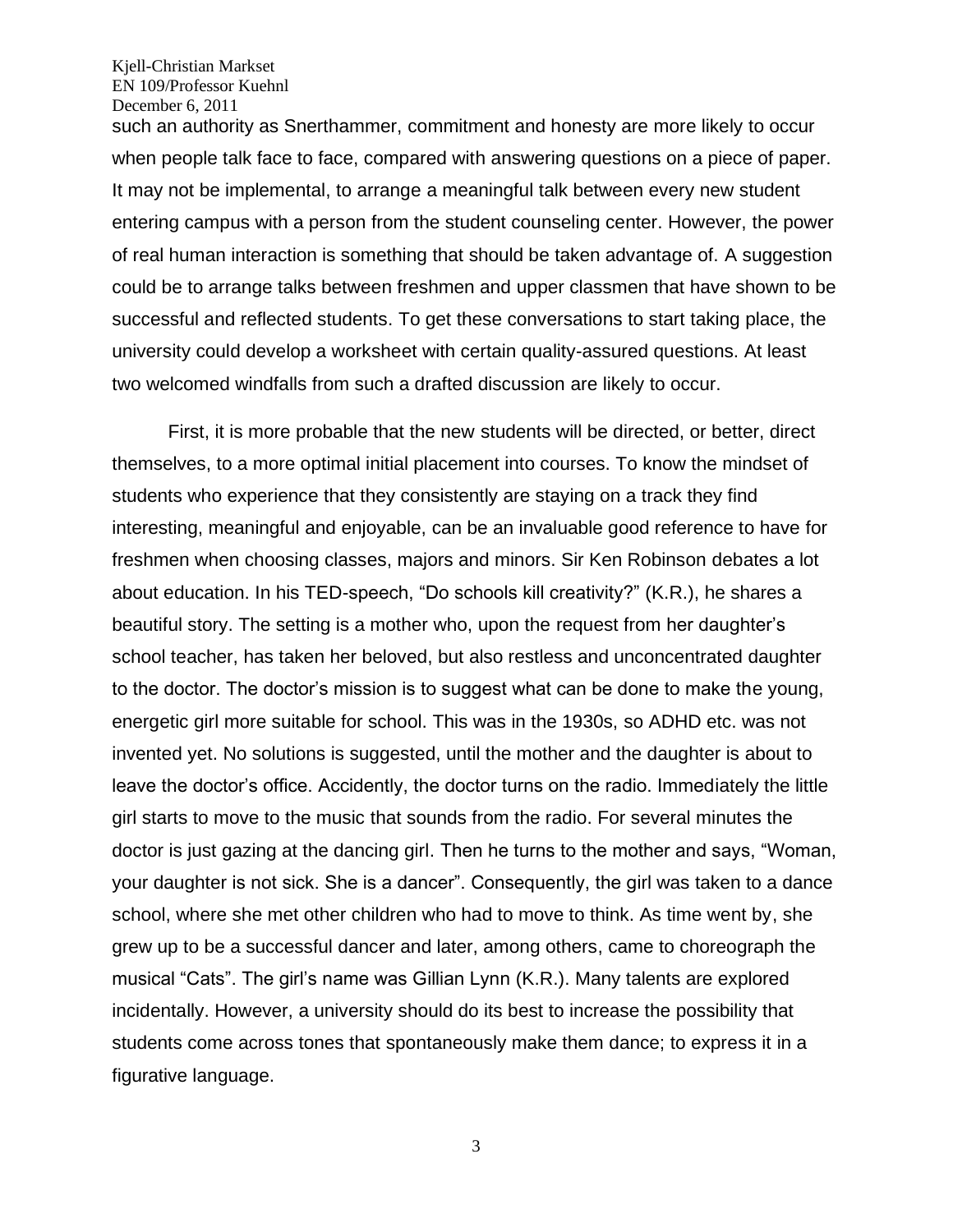A second bonus from the freshman and upperclassman conversations is that the more experienced student also is forced to rethink his or her pillars for educational motivation. The freshman might also spark some fresh thoughts and reasons for education with their older peer. Kristen Skjeldal was a member of the Norwegian national male cross-country-ski team from 1988-2006. He has explained several times, how it was positive, refreshing and needed that the team regularly was influenced by new skiers who showed youthful enthusiasm and great appetite for athletic improvements. This helped the well-established skiers remain sharp and hungry too. Additionally, from the exchange of experiences between the mature and younger team members, confidence got a chance to grow in a healthy way (Skjeldal). This recalls something Oestein Skallberg, founder of a successful Swedish corporation named Skaltek, frequently communicates: "Confidence is the start of it" (Skaltek). It has been suggested how a university possibly can meet a new student. The next, and even more essential part is, how to keep the student going.

The two final sentences in Skallberg's quote are, "Joy is a part of it. And love is the heart of it" (Skaltek). The teaching in a university should have the ambition of making the students enjoy and love the subjects taught. Not by doing convulsive attempts to present the subjects in mediums and ways the students know from their daily, high-tech modern life, but rather by being something different that will contribute to variation in the student's impressions and working posture. Mathematics might serve as a good example here. The way mathematics is written, which include a lot of quirky mathematical notations (just think of the integral and square root signs) and the importance of seeing mathematical expressions from different angles, it is impossible to get the same flow in writing mathematics on a computer compared with doing it with paper and pencil.

Mentioning flow, the word *flow* is sometimes used in the context of an extraordinary state of mind. It was first introduced by psychologist Mihaly Csikszentmihalyi. He explains: "The experience of flow is the state of consciousness in which one is completely absorbed in the activity at hand. During flow, people exist seemingly outside of time and outside of themselves" (quoted by Levine 47).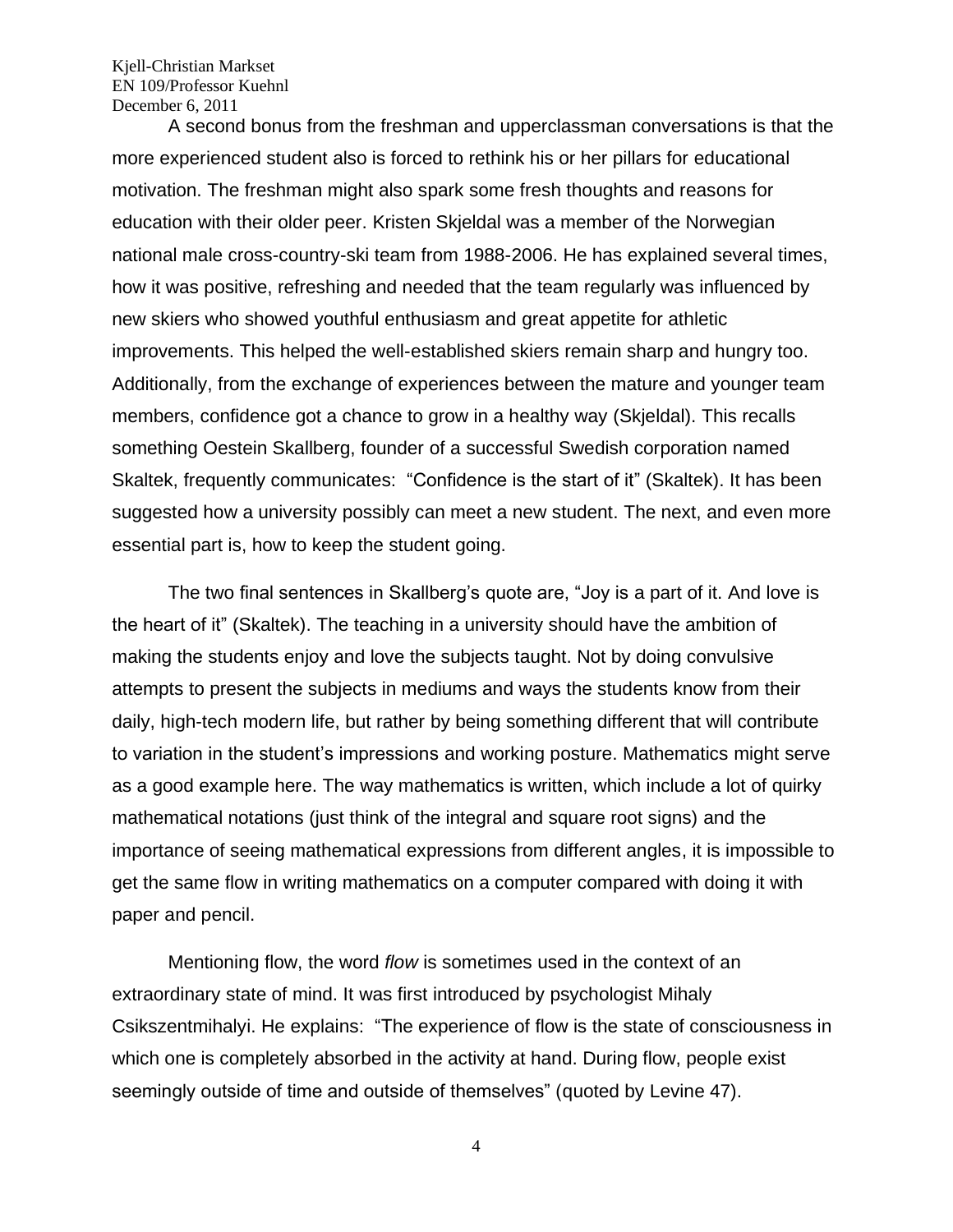Kjell-Christian Markset EN 109/Professor Kuehnl December 6, 2011 Csikszentmihalyi discovered the concept of flow by observing artists who spent inordinate periods of time on their work with what appeared to be absolute focused concentration (Levine 47). A university should have as a duty to carve out space for "flow-like" experiences.

The way universities are organized in regards to time with weekly schedules etc., students are being assisted into a form of time structure. The idea that time structure creates time space, is an important principle included in my work ethics. Human nutrition professor, Mohey Mowafey, takes this a step further and reminds his students, that whenever structure is implementable, without heroic effort, it should be worked out. The reason why, is that structure in general creates space. "Leave the garbage out!" is one of his repetitive calls. "Create some space for creativity, impulsivity and the unexpected!" he continues. Additionally, when we already are listening to Mowafey's voice, it fits in quite well to include another of his quotes: "Motivation is only first gear. Habits are what keep you going!" (Mohey). To have a daily and weekly rhythm during a whole semester makes it probable that students will develop some habits.

There are good habits and bad habits. The habit of multitasking is a bad one. Let's give the word to Jordan Grafman, chief for cognitive neuroscience at the National Institution of Neurological Disorders and Stroke:

I think that one of the big trade-offs between multitasking and 'unitasking', as I call it, is that in multitasking, the opportunity for deeper thinking, for deliberation, or for abstract thinking is much more limited. You have to rely more on surfacelevel information, and that is not a good recipe for creativity or invention. (Patoine)

Also knowing that attitudes and actions are contagious, and that we are paced by the other people in our environment (Levine), multitasking should be prohibited at certain places and rooms on a university campus. A possible rule to introduce could be to define the university's library a Facebook- and all other social-media-free zone. To make a Facebook-page of the university's library, like the NMU Olson Library has done (Facebook), is a totally misunderstood attempt of meeting the students where they are.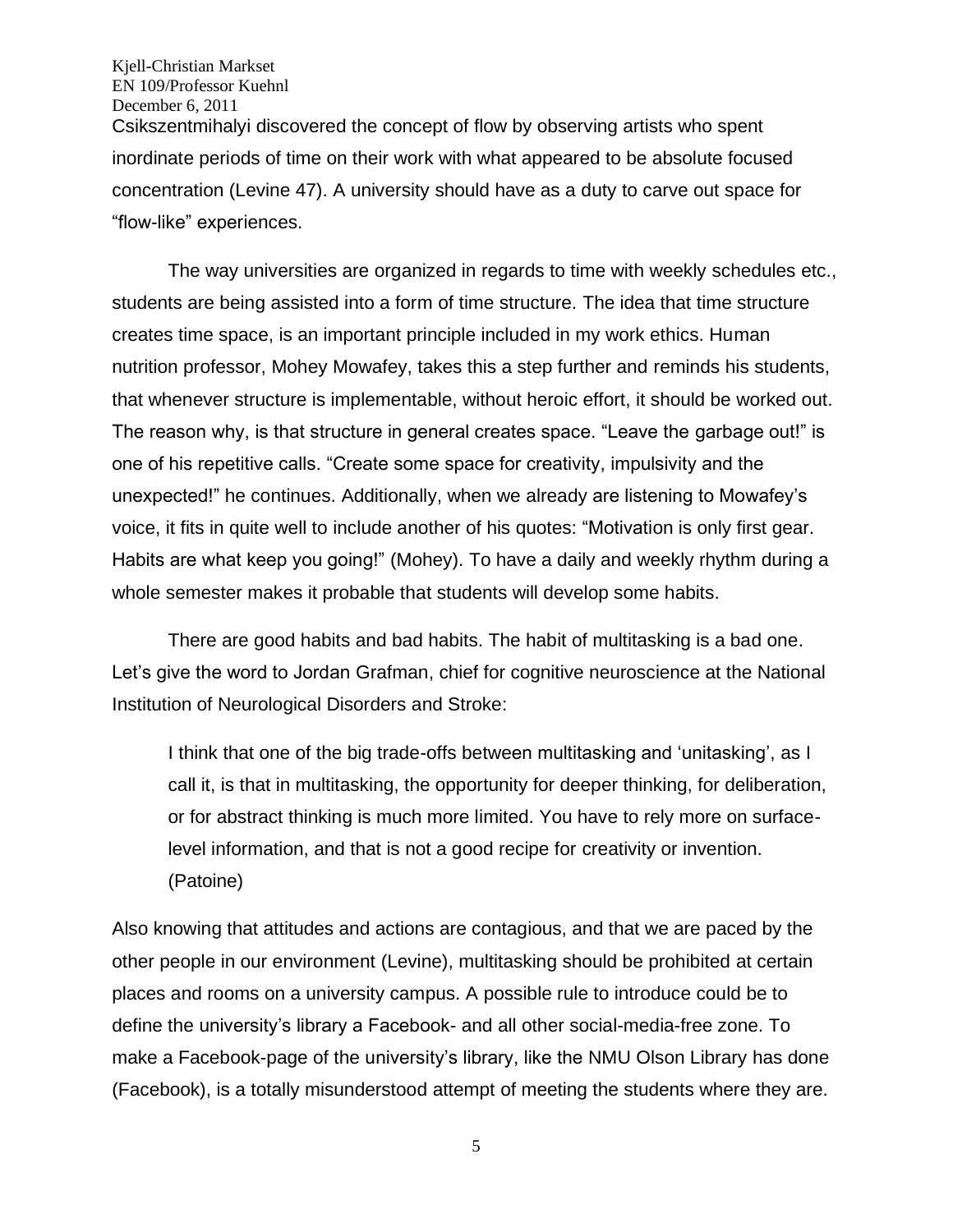The students are not supposed to be on Facebook. It would be better if they were in the state of devoted studying their self-chosen classes. "… lead us not into temptation," Jesus advised us to pray (Matthew). Thus, a university library should not be accessed via Facebook, regardless of how rural it might is placed geographically.

Another researcher Michael Friedlander, head of neuroscience at Baylor College of Medicine, echoes Grafman's sentiment:

If a child is doing homework while on the computer engaged in chat rooms, or listening to iTunes and so forth, I do think there is a risk that there will never be enough depth and time spent on any one component to go as deep or as far as you might have. You might satisfactorily get all these things done, but the quality of the work or of the communication may not reach the level that it could have had it been given one's full attention. There's a risk of being a mile wide and an inch deep. (Patoine)

It is a good habit to always search for doing one's best, within the time limits offered. The difference between doing things satisfactorily well, compared with doing our best, is, precisely, the satisfaction. At the bottom of Marquette Mountain, on a rainy, chilly, autumn morning, before the NMU nordic skiers are about to start doing intervals of moose-hoofs (a mix of running and jumping with poles), the passionate engaged coachvoice of Sten Fjeldheim can be heard: "We are not doing this because it is easy. We are doing it because it is hard and unique. Take some pride in what you are doing. And go as hard as you can!" (Fjeldheim). On Fjeldheim's office door there used to be a sign that read: "Go hard. Or go home." (Mohey). It has a joy in itself to challenge personal limits, either it is within the field of academia, business or sports. Whether we succeed or not, in regards to grades or result, is secondary, because by knowing that we did our best, we might have learned something that we can try do better at our next shot. Whether we choose to look upon ourselves as losers of a competition or gainers of experience, is an individual choice. Choosing the most fruitful approach to this choice, there are also possibilities for developing our self-respect.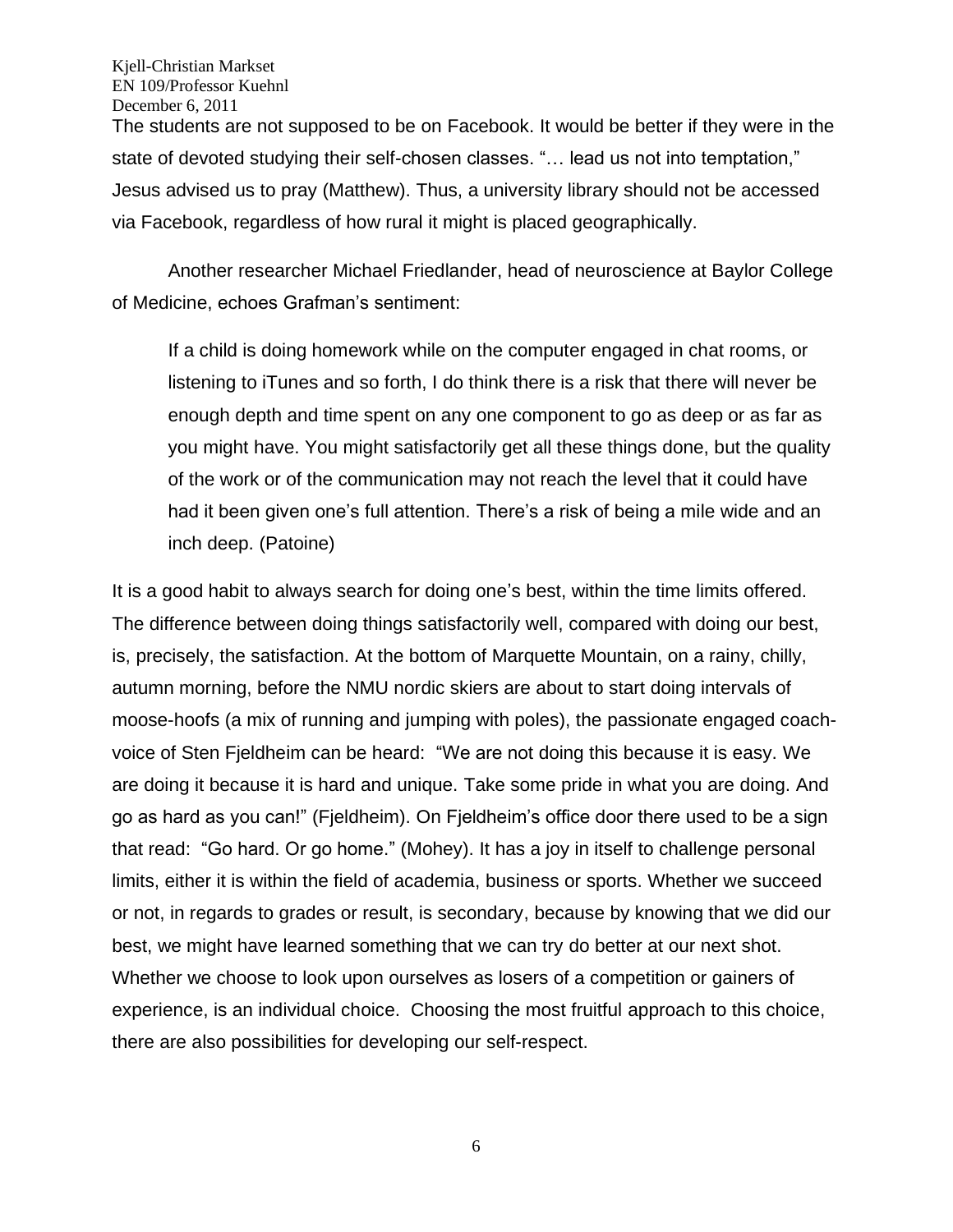Although a classroom is spared for hash weather, the teacher sometimes feel like giving a motivational speech. J.D. Phillips is a teacher that sometimes follows this urge:

I'm a bit older than you, and I know what I'm talking about. Several reasons. Among others I can mention personal experience, all the books I've read, movies I've seen and songs I've heard. It takes time to get to know, and eventually, really love a woman. The fascinating phenomenon, though, is that if you find the right one, the more you get to know her, the more you love her! (Phillips)

These sentences were just the introduction to an allegory. Eventually, he asked "How many of you are now beginning to fall in love with abstract algebra?" That actually meant: who had taken the necessary time and effort to fall in love with abstract algebra? – A math class that in its nature (it is all about writing mathematical proofs), is totally different than what undergraduate math students have ever experienced before.

Further, Professor Phillips tried to explain why some people were willing to devote their lives to such, on the surface, meaningless and narrow things as group and ring theory. "A part of it, is the joy in itself to understand something on a deeper level, and the moments of excellence rarely experienced, plowing new soil, entering landscapes neither you nor others have ever been before" (Phillips). March 2007, Kristen Skjeldal did his last World Cup 50 K in Holmekollen. He finished with style. Still as smooth, and at the same time square, as when he won the Norwegian Championship back in 1990. Draining himself for every calorie available in his all over trained body. A newspaper, Nettavisen, published in 2006, a longer article about him. The headline was: "But he never became rich…" (translated from Skjerdingstad). No, Kristen Skjeldal never became rich in money, but that wasn't what he found valuable either. Being equipped with racing skies, light poles, a race suite and perhaps a pair of Briko ski-goggles, feeling energized, having a groomed course or "crust-snow" in front him, a competitor next to him, or simply alone; Kristen could live out his passion and desire: Go as fast as he could. Express the art of skiing and performance sports to the fullest. Experience physically and mentally phenomenon he had never been in touch with yet. Be an example for other people, that: Love is the heart of it! On top of that, he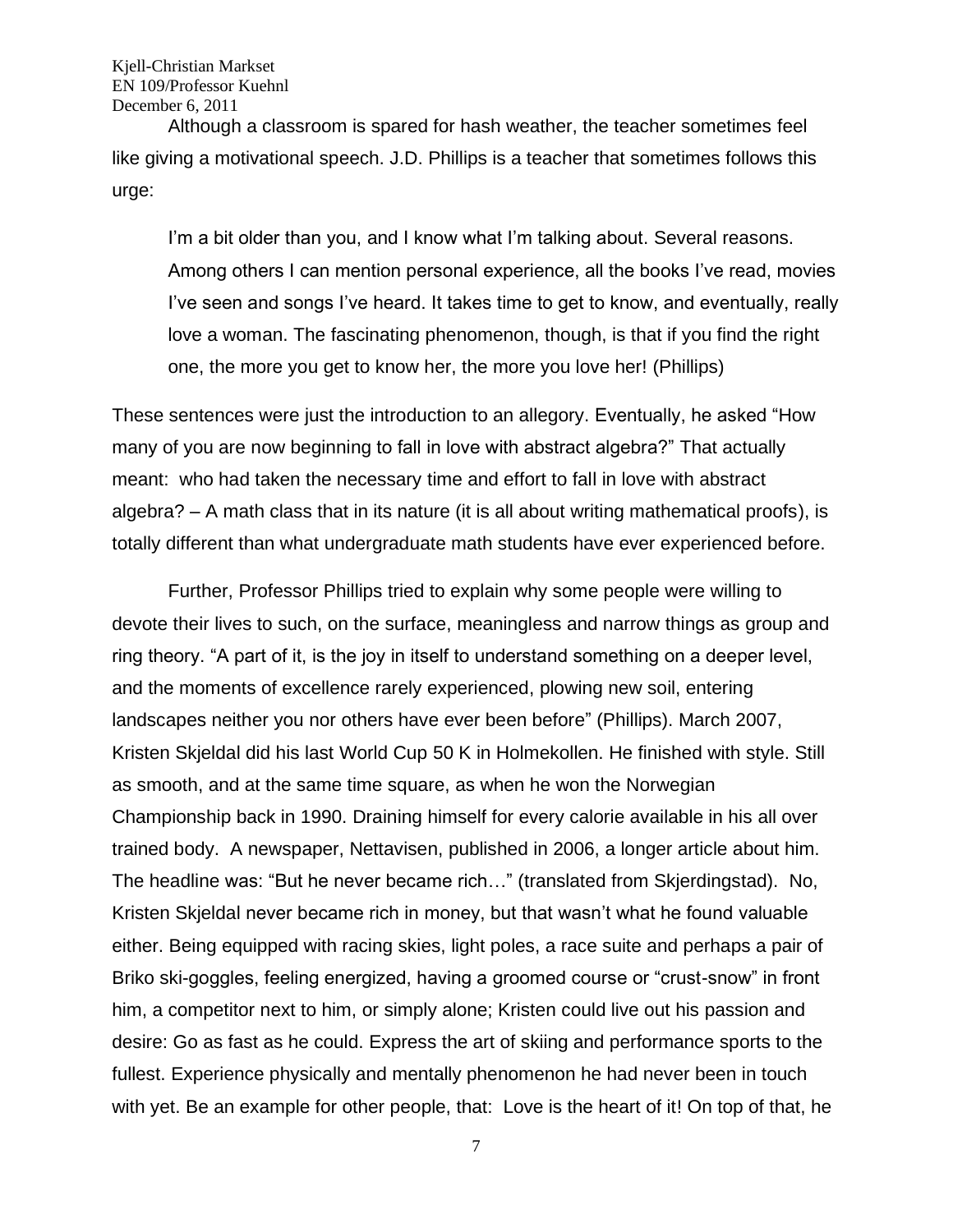added: "By the grace of God, for God's glory" (Skjeldal). Doctoral student, and former college nordic skier at University of Colorado Boulder, Erling Christiansen, is continuously working on an interpretation of Adam Smith's "The Theory of Moral Sentiments". The title of Christiansen's article is: "The man within the breast. On virtue and utility in any enterprise of production". Christiansen discusses thoughts and ideas about what should be the proper motivation for doing business. His final sentence is: "Moments of excellence, on the other hand, last forever" (Christiansen).

A university should be an institution that facilitates and encourage "moments of excellence." To exemplify how to do this, the Norwegian male national cross-country skiing team head coach, in the golden years from 1990-94, Inge Bråten, can serve as a model. He was, in fact, originally a high school teacher. In retrospect, despite the outstanding results, his role within the national team has been questioned. Some have come up with satirical comments like, "His role was only to blend the athlete's Gatorade". However, what the skiers themselves explain, though, is that he offered them a safe, strong framework and structure consisting of training camps, travel arrangements, expectations of basic, healthy athletic lifestyle and support crew. Within this framework, the skiers where given the freedom to experiment and challenge each other (Skjeldal). That meant that there were spaces for even more of Alsgaard's basic principles: doing the right things, in the right way, at the right time (Alsgaard). Inge Bråten was a teacher, who knew how and "when to leave [his] kids alone" (PinkFloyd). On the other hand, and importantly, to make sure that his athletes didn't end up on totally wrong tracks; Bråten arranged both standardized and authentic test races (Skjeldal). Now, Odd Snerthammer's mantra should again echo.

If the students at a university get to experience confidence, the joy in itself and love in regards to what they are studying; together with a feeling of allowance to develop their own individuality, Thomas Alsgaard's principle of well-being (Alsgaard), is probably already met. Subsequently, a university that succeeds in doing this will not need to spend too much time and energy on student well-being events and services.

"You have to know what you are doing!" (Snerthammer). Just like successful people and businesses, the ants know perfectly well what they are doing. They are all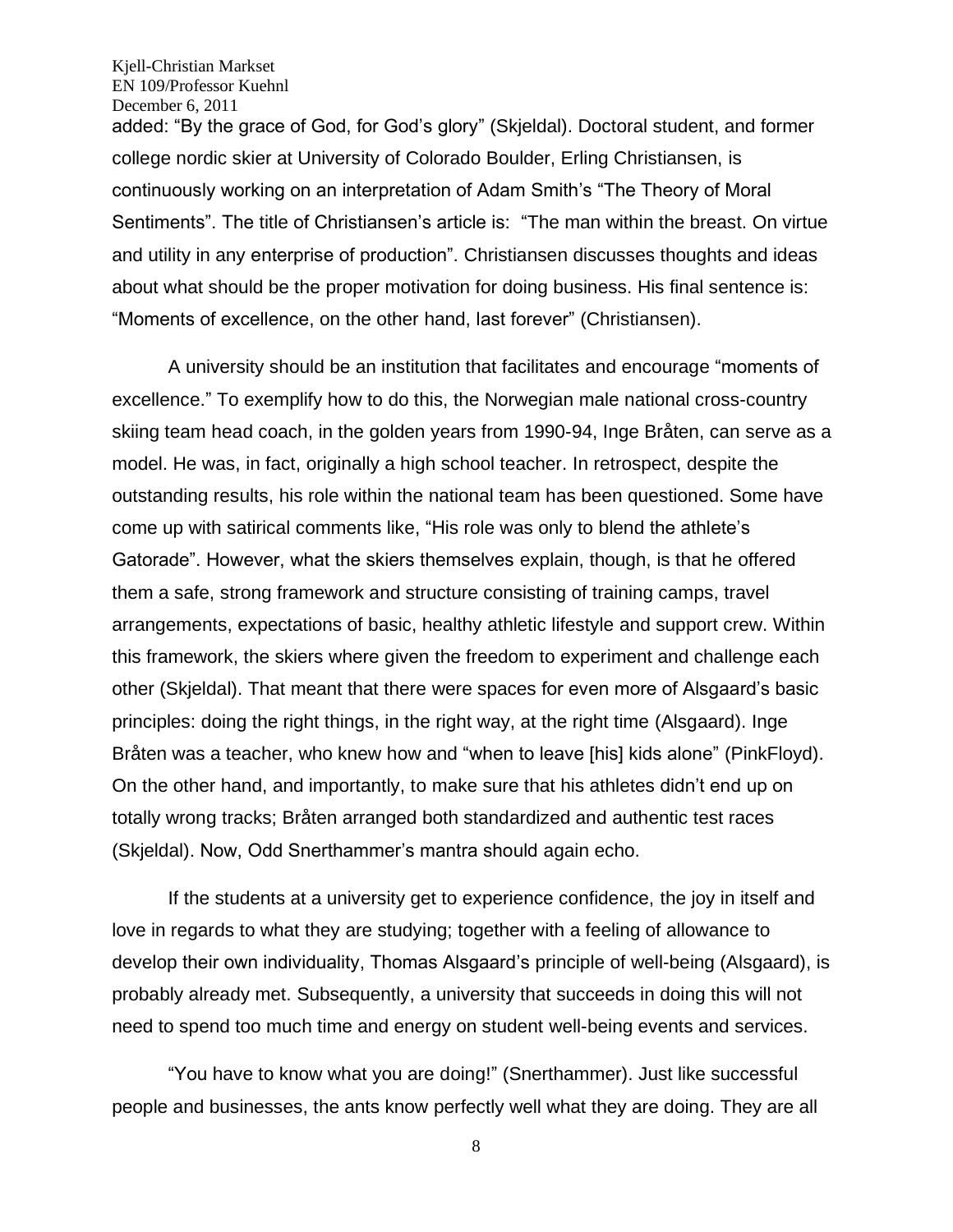cooperating about building an anthill, and that's also what they are getting wildly good at. What are people at the university busy and enthusiastic about? The answer has to be easy, simple and clear: Education. The goal with the education should be to develop self-thinking, living, steaming, fragrant human beings (Isachsen). The world cries for help to deal with problems like global warming, damage of natural diversity and equitable resource allocation. The solutions to deal with such big challenges are most probably found outside the box. Therefore, the society does not benefit from universities, if these learning institutions content themselves with produce mainstream "brick[s] in the wall" (PinkFloyd). What we need, though, is to make sure that, "It is a great day to be a wildcat!" (P.O), also within the universities' venerable walls. Nature and exceptional best practices are nonstop exemplifying how to do this in simple, although brilliant, ways.

# **Works Cited**

Alsgaard. *Publicom - Ditt liv din mulighet*. n.d. Web. 5 December 2011.

Brundtland, Gro Harlem. *Wiki quote- Gro Harlem Brundtland*. n.d. Web. 5 December 2011.

Christiansen, Erling. "The man within the breast." March 2010: 20. Pdf.

Facebook. *Facebook - Lydia M. Olson Library*. n.d. Web. 5 December 2011.

Fjeldheim, Sten. *NMU ski team* Kjell-Christian Markset. 2011. Ski-room, outdoor, car, phone calles, e-mails.

Isachsen, Karsten. "Livsglede og Arbeidsglede." Geilo, 1995. CD.

K.R., TED Sir. *Sir Ken Robinson: Do schools kill creativity?* 6 January 2007. Video. 8 December 2011.

Levine, Robert. *A Geography of time*. BasicBooks, 1997. Print.

Mannering. *Amazone Attitudes are Contagious*. n.d. Web. 5 December 2011.

"Matthew." *King James Bible (Cambridge Ed.)*. Cambridge, n.d. 6:13. Print.